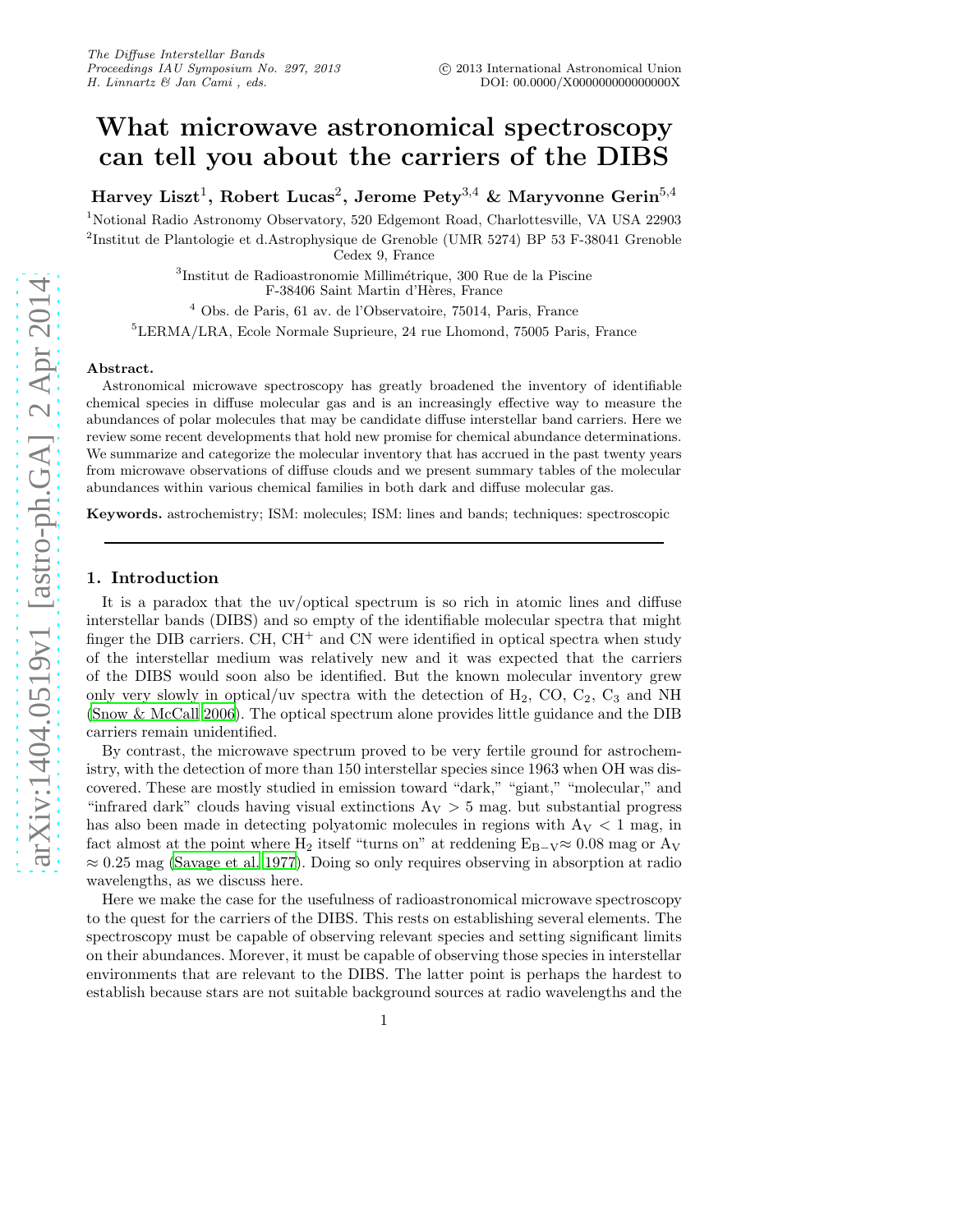same sightlines are not observed in both optical and microwave absorption (a possible future exception is discussed below). Largely on this account the optical/uv observing community has been very slow to acknowledge that diffuse clouds are actually observable in the microwave domain. However, the recent microwave determination [\(Liszt et al.](#page-6-1) [2012\)](#page-6-1) of the abundance of the DIB carrier candidate  $\ell$ -3h2 [\(Maier et al. 2011b](#page-6-2)) seems to have had some impact and may be seen as an initial step in cross-fertilization between the optical and microwave domains.

The organization of this work is as follows. Section 2 provides an exceedingly brief overview of the sensitivity to molecular abundance that is available in the microwave domain and an equally brief description ot the kinds of transitions and molecular species that are accessible. It includes some specific examples of recent detections of new species in diffuse gas as a way of illustrating instrumental capabilities. The systematics of the chemistry are shown in Section 3 and the overall microwave molecular inventory is presented in Section 4 along with summary tables of relative abundances in dark and diffuse gas. Section 5 provide a practical summary of the overall relevance of this work to the quest for the identities of the DIB carriers.

# 2. Considerations of observability and sensitivity

# 2.1. Sensitivity to column density

There are two essential aspects of calculating the strength of an interstellar microwave absorption line. First, as with optical spectroscopy, are the particulars of the spectroscopic data for that particular transition, and for known interstellar species these can generally be found in radioastronomical spectroscopic databases [†](#page-1-0). Second is the issue of rotational and fine-structure excitation within the ground vibrational state molecular energy level structure and this is somewhat different at radio wavelengths; substantial population exists in equilibrium in both the upper and lower levels of the transition and the molecular population is spread over more energy levels (and perhaps many more) than are actually observed.

For a transition at frequency  $\nu$ , between lower and upper levels j and k having statistical weights  $g_i$  and  $g_k$  and an Einstein A-coefficient  $A_{ki}$ , the column density of molecules  $N_i$ in the lower level j and the integrated optical depth (in cgs velocity units) are related as

$$
\int \tau dv = (c^3/(8\pi\nu^3))(g_k/g_j)A_{kj}(1-exp(-h\nu/kT_{\rm exc}))N_j
$$

In this expression  $T_{\text{exc}}$  is the excitation temperature of the transition,  $N_k/N_j =$  $(g_k/g_jexp(-h\nu/kT_{\rm exc})$ . Because  $h\nu/kT_{\rm CMB}$  is not large  $(h\nu/kT_{\rm CMB} = 1$  for  $\nu = 57$ GHz) the correction for stimulated emission is usually important, appreciably lowering the optical depth and overall sensitivity. Beyond this the molecular population is spread over various energy levels even when there is no appreciable excitation above the cosmic microwave background. To derive the total column density N from a single measurement, the partition function (sum of population over all levels) must be calculated to evaluate the ratio  $Q=N/N_l$ . The observability to a particular species at a given radiotelescope can be optimized by choosing a transition that minimizes this ratio.

In diffuse gas the ambient density is relatively small and the distribution of population over the rotational energy ladder is well-characterized by taking  $T_{\text{exc}}=T_{\text{CMB}}$ ; this is verified by observing emission from species whose optical depths are known in absorption [\(Lucas & Liszt 1996;](#page-6-3) [Liszt 2012\)](#page-6-4).

<span id="page-1-0"></span>† www.splatalogue.net, www.astro.uni-koeln.de/cdms, www.spec.jpl.nasa.gov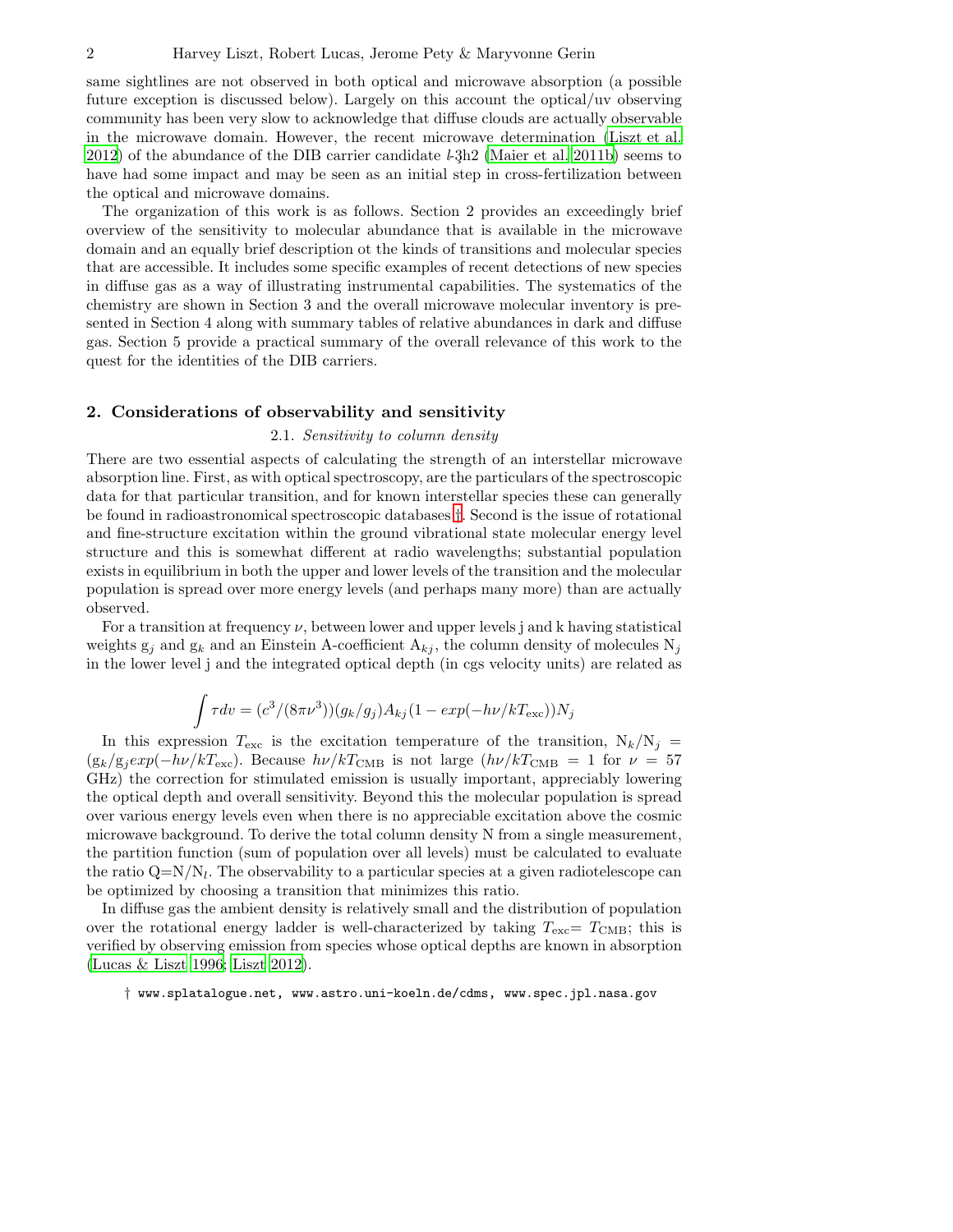# 2.2. Observability of various species

Heavier diatomic and smaller linear molecules (ie not OH,  $NH_3$ ,  $H_2CO$ ) are generally observed in pure rotational transitions at mm-wave frequencies and have little population in rotational levels above  $J=2$ . For a commonly observed linear species like  $HCO<sup>+</sup>$  with a comparatively large permanent dipole moment  $3.89$  Debye and a J=1-0 transition at 89.188 GHz, an integrated optical depth of 1 km s<sup>-1</sup> corresponds to N(HCO<sup>+</sup>) = 1.12 ×  $10^{12}$  cm<sup>-2</sup> when  $T_{\text{exc}} = T_{\text{CMB}}$ . Column densities N(HCO<sup>+</sup>) 10<sup>10</sup> cm<sup>-2</sup> are easily accessible corresponding to molecular hydrogen column densities as small as  $N(H_2) = 3 \times 10^{18}$  cm<sup>-2</sup>. As seen in Figure 1, the <sup>13</sup>C-substituted variant of  $HCO<sup>+</sup>$  is easily detected toward BL Lac at  $A_V = 1$  mag.

Heavier species have smaller rotational constants and transitions that lie lower in frequency, with population spread over more levels. In terms of the partition function,  $C_4H$  is optimally observed in the N=2-1 transitions near 19.015 GHz, and an integrated optical depth of 1 km s<sup>-1</sup> corresponds only to N(C<sub>4</sub>H) = 7 – 10 × 10<sup>14</sup> cm<sup>-2</sup> if the permanent dipole moment (which is somewhat uncertain) is as small as 0.8 Debye. By contrast, the C4H<sup>−</sup> anion with transitions at 18.6 GHz has a dipole moment of 6.2 Debye and a column density sensitivity nearly two orders of magnitude better [\(Liszt et al. 2012\)](#page-6-1).

Transitions are also observable that are not purely rotational. Four hyperfine transitions of OH are observed between 1612 and 1712 MHz and an integrated optical depth of 1 km s<sup>-1</sup> in the strongest of these at 1667 MHz corresponds to N(OH)  $\approx 3 \times 10^{14}$  cm<sup>-2</sup>; however OH is observed with very large instruments and column densities well below  $N(OH)=10^{13}$  cm<sup>-2</sup> are easily accessible [\(Liszt & Lucas 1996\)](#page-6-5). As an asymmetric rotor, H2CO is observed in rotational transitions at mm-wavelengths and in K-doubling transitions at  $4.830$  and  $14.480$  GHz [\(Liszt et al. 2006](#page-6-6)). NH<sub>3</sub> is seen at  $23.7$  GHz because of inversion doubling of its ground-state pyramidal structure (ibid). The pure rotational transitions of OH and NH<sup>3</sup> are observable in diffuse gas in the sub-mm domain (above 300 GHz). Column densities for these three species are shown in Figure 5.

Each species therefore must be taken on its own terms in terms of both observability and sensitivity and no one radiotelescope is capable of observing the full panoply of interstellar species. However, nearly the entire microwave spectrum from 300 MHz to 300 GHz, temporarily excepting 70 - 84 GHz (for instrumental reasons) and some opaque atomospheric windows, is observable with large modern instruments.

# 2.3. Examples

Microwave radioastronomical spectra have always had relatively good velocity resolution but only recently has it become possible to observe with such high resolution over large fractional bandwidths. Figure 1 shows the recent initial detection of galactic HCO in absorption at 86.7 GHz against the blazar BL Lac at  $l,b = 92.6^{\circ},-10.44^{\circ}$  with  $E_{B-V}$ 0.33 mag and toward 3C111 at  $l,b = 161.7^{\circ}$ ,-8.8° with  $E_{B-V} = 1.65$  mag; all reddenings quoted here are from [Schlegel et al. \(1998\)](#page-6-7). The absorbing gas seen in the 4 hyperfine components of the  $1_{01} - 0_{00}$  transition of HCO and in the H<sup>13</sup>CO<sup>+</sup> J=1-0 and SiO J=2-1 transitions is at  $v = -1$  km s<sup>-1</sup> in both directions in the LSRK velocity rest frame and lies within a few hundred pc of the Sun at these moderate galactic latitudes.

These spectra were made by beam-switching against adjacent sky at the IRAM 30m telescope using the EMIR receiver that simultaneously observes over two 8 GHz-wide sidebands with 195 kHz spectral resolution, corresponding to  $0.6 \text{ km s}^{-1}$  at 100 GHz. BL Lac was flaring at 15 Jy and 3C111 was anomalously weak at 3 Jy during these observations, which represent a very small portion of the 32 GHz-wide spectrum constructed with several LO settings during some 25 hours observing toward each source. Toward BL Lac we derive  $N(HCO) = 8.5 \times 10^{11}$  cm<sup>-2</sup>,  $N(H^{13}CO^{+}) = 4.4 \times 10^{10}$  cm<sup>-2</sup> and  $N(SIO) =$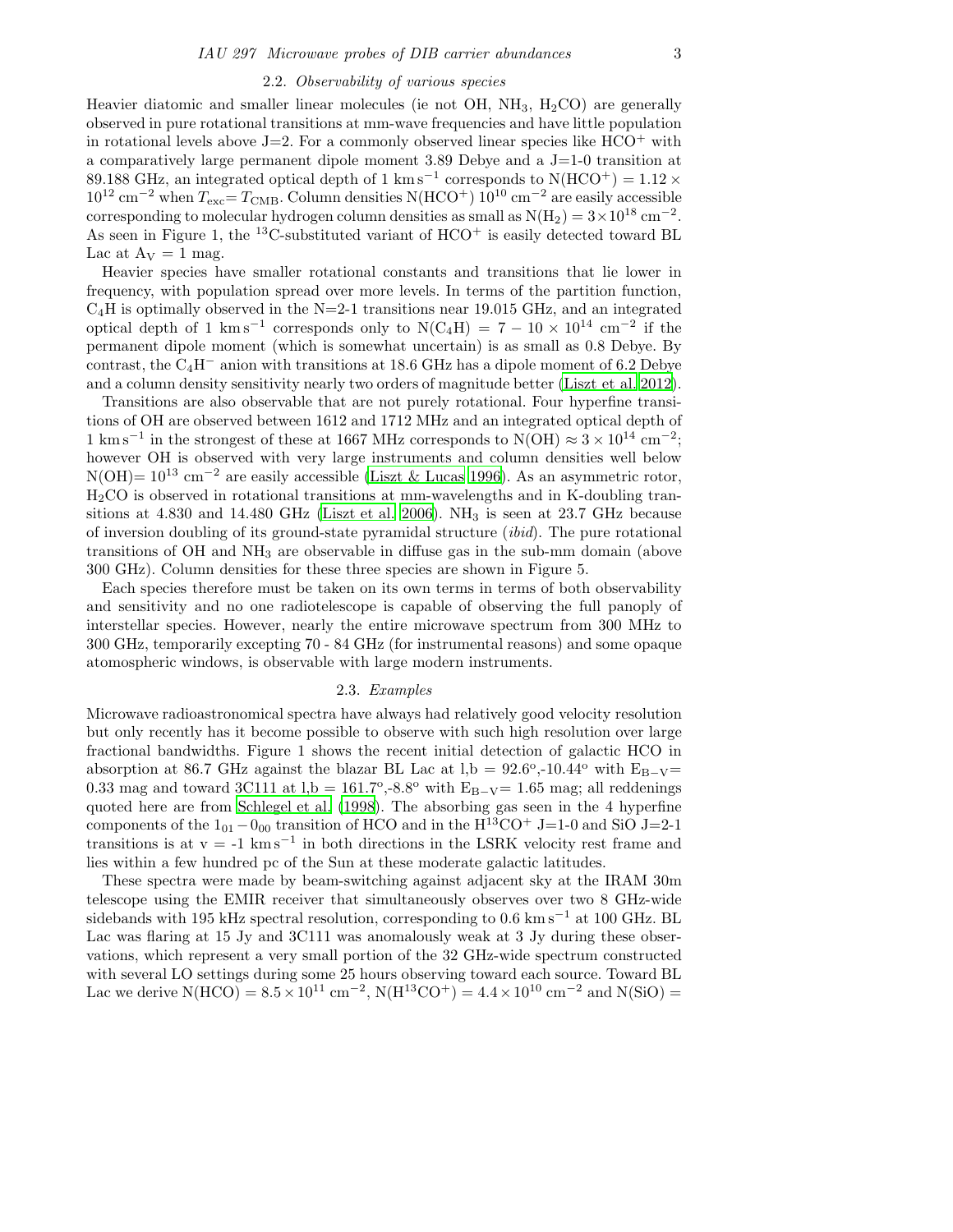$= 4.8 \times 10^{10}$  cm<sup>-2</sup>. The column densities of HCO and HCO<sup>+</sup> per unit reddening are very nearly the same in both directions but notice that SiO is weaker along the translucent sightline to 3C111. SiO was previously observed along most of the sightlines discussed here [Lucas & Liszt \(2000b\)](#page-6-8) but the detection toward BL Lac is new.

The observing bandwidths for high-resolution spectroscopy at the VLA are improving rapidly as a new spectrometer is commissioned. Figure 2 from [Liszt et](#page-6-1) al. [\(2012\)](#page-6-1) shows absorption from the ortho-cyclic and para-linear versions of  $3h2$  made in 4 hours (total) observing using the VLA at 18.5 GHz toward four blazars including those shown in Figure 1, but also toward B2251+158=3C454.3 at l,b =  $86.1^{\circ}$ , -38.2° with  $E_{B-V} = 0.11$ mag. 3h2 is ubiquitous in diffuse molecular gas and  $\langle N(c-3h2)/E_{B-V}\rangle = 3.3 \pm 0.11 \times$  $10^{12}/\text{mag}$  averaged over the four sightlines. However  $N(c-3h2)/N(l-3h2) \approx 17$  and  $\langle N(l-3h2)/N(l-3h2) \rangle$  $(3h2))/E_{B-V}>= 2 \pm 1 \times 10^{11}$  cm<sup>-2</sup>/mag. This is much smaller than what would be needed for  $\ell_3 h2$  to carry the the 5069 Å DIB with which it could be associated on the basis of spectroscopic coincidences; [Maier et al. \(2011a\)](#page-6-9) quote  $N(k-3h2)/E_{B-V}$  $5 \times 10^{14}$  cm<sup>-2</sup>/mag.

# 2.4. Some stuff we ignored or slighted

The narrow focus of this work prevented discussion of the extensive molecular inventory that has recently been discovered and studied in the sub-mm regime above 300 GHz with the Herschel satellite under the PRISMAS Project –  $\text{CH}^+$  and  $\text{SH}^+$ ;  $\text{OH}^+$ ,  $\text{OH}_2^+$ and  $OH_3^+$ ; OH and  $H_2O$ ; NH, NH<sub>2</sub> and NH<sub>3</sub>; and HF, among others. Some of these, for instance  $OH^+$  [\(Indriolo et al. 2012\)](#page-6-10), are preferentially found in regions of very small molecular fraction that may have special relevance to study of the DIBS.

The spectroscopic summary earlier in this Section can be supplemented by recent discussions of interstellar molecules and chemistry, for instance [Tielens \(2010\)](#page-7-1) and [Yamada & Winnewisser](#page-7-2) [\(2011\)](#page-7-2). A standard reference to observing techniques in the microwave regime is found in [Wilson et al. \(2009\)](#page-7-3).

# 3. Systematics

One general result of molecular spectroscopy is the presence of a small core group of ubiquitously species having stable (nearly-fixed) abundances with respect to each other and  $H_2$ . The group includes OH and  $HCO<sup>+</sup>$  [\(Lucas & Liszt 1996;](#page-6-3) [Liszt & Lucas 1996;](#page-6-5) [Liszt et al. 2010\)](#page-6-11) along with the hydrocarbons CH,  $C_2H$  and c-3h2 [\(Lucas & Liszt 2000a;](#page-6-12) [Gerin et al. 2011\)](#page-6-13). Less-abundant species such as  $l-3h2$  have not been traced in sufficient detail to be included. The fixed ratios  $X(CH) = N(CH)/N(H_2) = 3.5 \times 10^{-8}$  and  $X(OH) =$  $N(OH)/N(H<sub>2</sub>) = 1 \times 10^{-7}$  are directly measured at optical/uv wavelengths [\(Weselak et al.](#page-7-4) [2010\)](#page-7-4). In turn, OH and HCO<sup>+</sup> have a very nearly fixed ratio  $N(OH)/N(HCO^+) = 30-50$ at radio wavelengths, providing one of a few direct ties between the abundances of species seen in the optical and radio regimes. Knowing that  $X(HCO^+) = 2 - 3 \times 10^{-9}$  provides a convenient scale with which to measure the abundances of other species seen in the radio regime.

Another tie-in between the optical and radio regimes is provided by 113 GHz measurements of CN, which is always accompanied by HCN and HNC in the ratio CN:HCN:HNC  $= 6.8:1:0.21$  [\(Liszt & Lucas 2001\)](#page-6-14). The large HCN/HNC ratio is typical of warmer molecular gas (ie 30-50 K) as opposed to a dark cloud like TMC-1 at 10 K where all three species have comparable abundances (see the table in Figure 5). Figure 3 uses the CNfamily abundances to illustrate the relative stability of the core group abundances of  $HCO<sup>+</sup>$  and  $C<sub>2</sub>H$  and the rapid increase in the abundances of species outside the core group at N(HCO<sup>+</sup>)  $\approx 10^{12}$  cm<sup>-2</sup>, corresponding to N(H<sub>2</sub>)  $\approx 3 \times 10^{20}$  cm<sup>-2</sup>. Shown at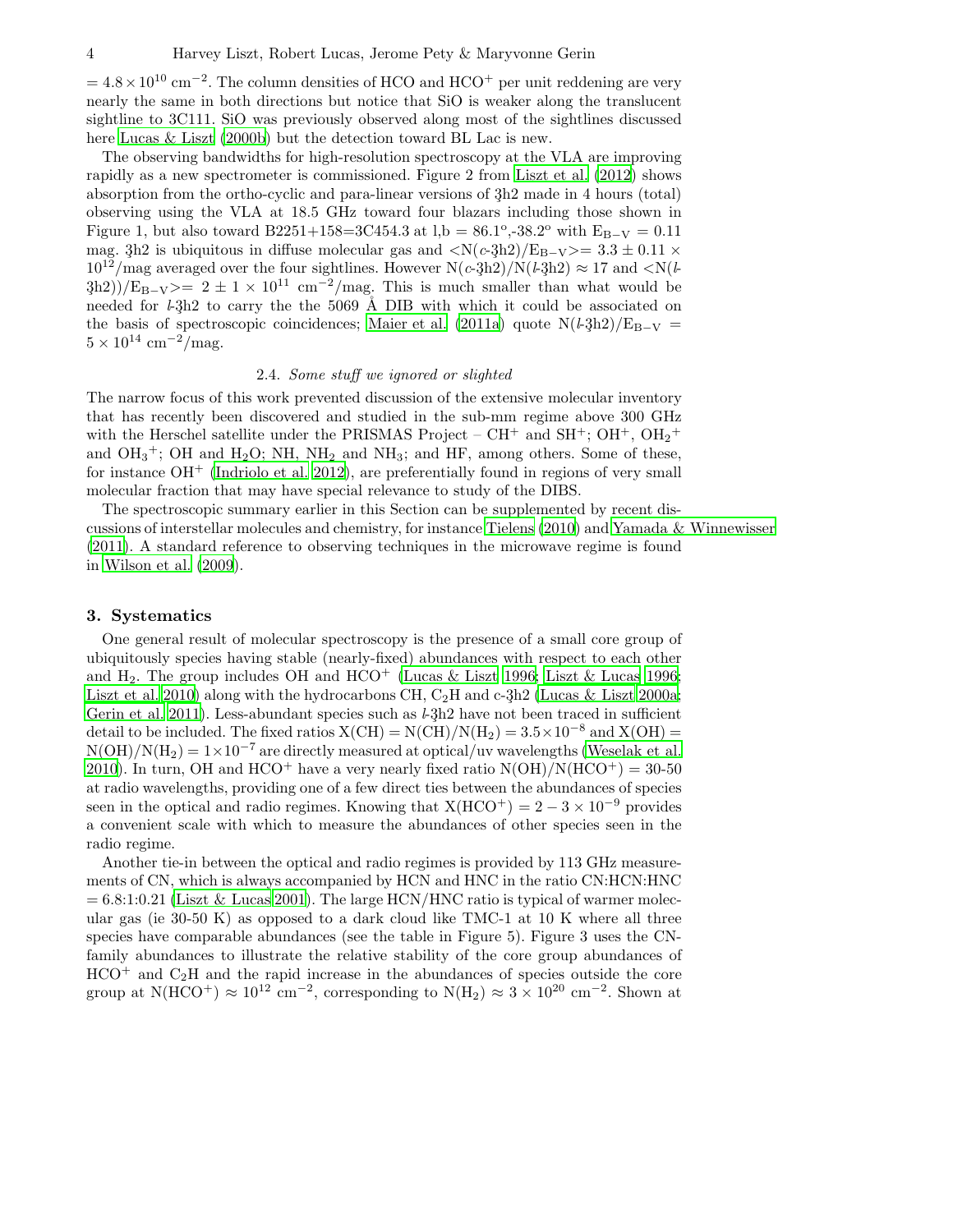|  |  | <b>Table 1.</b> Molecular inventory from microwave spectroscopy |
|--|--|-----------------------------------------------------------------|
|  |  |                                                                 |

| <b>Family</b> | Detected                                               | Search in progress                                      | Upper limit        |
|---------------|--------------------------------------------------------|---------------------------------------------------------|--------------------|
| CН            | $CH_1C_2H$ , $c$ -C <sub>3</sub> H, $c$ -3h2, $l$ -3h2 | $l$ -C <sub>3</sub> H                                   | $C_4H$ , $C_4H^-$  |
| OH            | $OH, H_2O, CO, HCO^+, HOC^+, HCO, H_2CO$               | $H_2COH^+$                                              | CH <sub>3</sub> OH |
| $\rm CN$      | CN, HCN, HNC, NH <sub>3</sub>                          | $HC_3N, CH_2CN, CH_3CN, CH_3NC, HNCO$   $HC_5N, N_2H^+$ |                    |
| <b>CS</b>     | $CS$ , SO, $H_2S$ , HCS <sup>+</sup>                   | $_{\rm OCS}$                                            | $SO_2,H_2CS$       |
| SiO           | SiO                                                    |                                                         | SiS                |
| $CF^+$        |                                                        |                                                         |                    |

Notes:

 $species = new detection (unpublished); species = also seen in optical/uv$ 

left is the variation of N(HCN) with respect to  $N(HCO<sup>+</sup>)$  and  $N(C<sub>2</sub>H)$  and at right the analogous behaviour of  $CN$  with respect to  $H_2$ . The abundance of  $HCN$  increases by about a factor 100 over relatively small ranges in  $N(HCO^+)$  or  $N(C_2H)$  and CN is not detected reliably when  $N(H_2) < 2 - 3 \times 10^{20}$  cm<sup>-2</sup>.

Figure 4 ties the core group and CN-family to the remainder of the observable molecular inventory using the many absorbing features found along the line of sight to B0355+508 (also shown in Figures 2 and 3). Although this line of sight at galactic latitude  $b = -1.6^{\circ}$ is optically very opaque when viewed through the galactic disk, the five most strongly H<sub>2</sub>-bearing clouds are individually diffuse, all with N(HCO<sup>+</sup>)  $\approx 1.4 \times 10^{12}$  cm<sup>-2</sup> or  $N(H_2) \approx 4 \times 10^{20}$  cm<sup>-2</sup>, which is about half that seen toward BL Lac where  $A_V = 1$ mag. Although all of the five strong kinematic absorption components have about equal molecular content only the two at -11 km s<sup>-1</sup> and -17 km s<sup>-1</sup> are strong in H<sub>2</sub>CO, CS, H<sub>2</sub>S, HCN and NH<sub>3</sub>. The component at -8.5 km s<sup>-1</sup> has weak absorption in HCN and perhaps in  $H_2CO$ . The  $NH_3$  spectrum at top is complicated by hyperfine structure and the component at -4  $\text{km s}^{-1}$  is actually missing.

Figure 4 shows that species outside the core group appear or disappear together. Carbon monoxide is an exception because it is seen almost as ubiquitously as the core group species but its abundance is more variable [\(Liszt & Lucas 1998\)](#page-6-15). Confusingly, three of the strong absorption features are equally strong in CO emission, including those two that show stronger HNC, etc, but CO emission is also strong in the feature at  $-8.5 \text{ km s}^{-1}$ having much weaker (but at least some?) HNC. The absorption components at -13 km s<sup>−</sup><sup>1</sup> and -4 km s<sup>−</sup><sup>1</sup> show obvious CO absorption and relatively little CO emission; they are examples of the so-called "CO-dark molecular gas," ie  $H_2$  that is not well-traced in CO emission. However, emission is absent only in the immediate vicinity of the continuum background target. Both features are strong in emission at other positions in the nearby sky field [\(Liszt & Pety 2012\)](#page-6-16)

#### 4. The molecular inventory from microwave spectroscopy

Table 1 summarizes the molecular inventory of diffuse clouds as known from microwave astronomical spectroscopy. Also included are species for which there are published upper limits, three species whose detection we discussed at IAU297 for the first time and species that are currently being sought at the VLA. Species that are also observed in the optical/uv domain are underlined.

As discussed above, a single representative abundance can only be quoted for the few species in the small core group of OH,  $HCO<sup>+</sup>$ , CH,  $C_2H$  and  $c$ -3h2. Beyond this, the CN-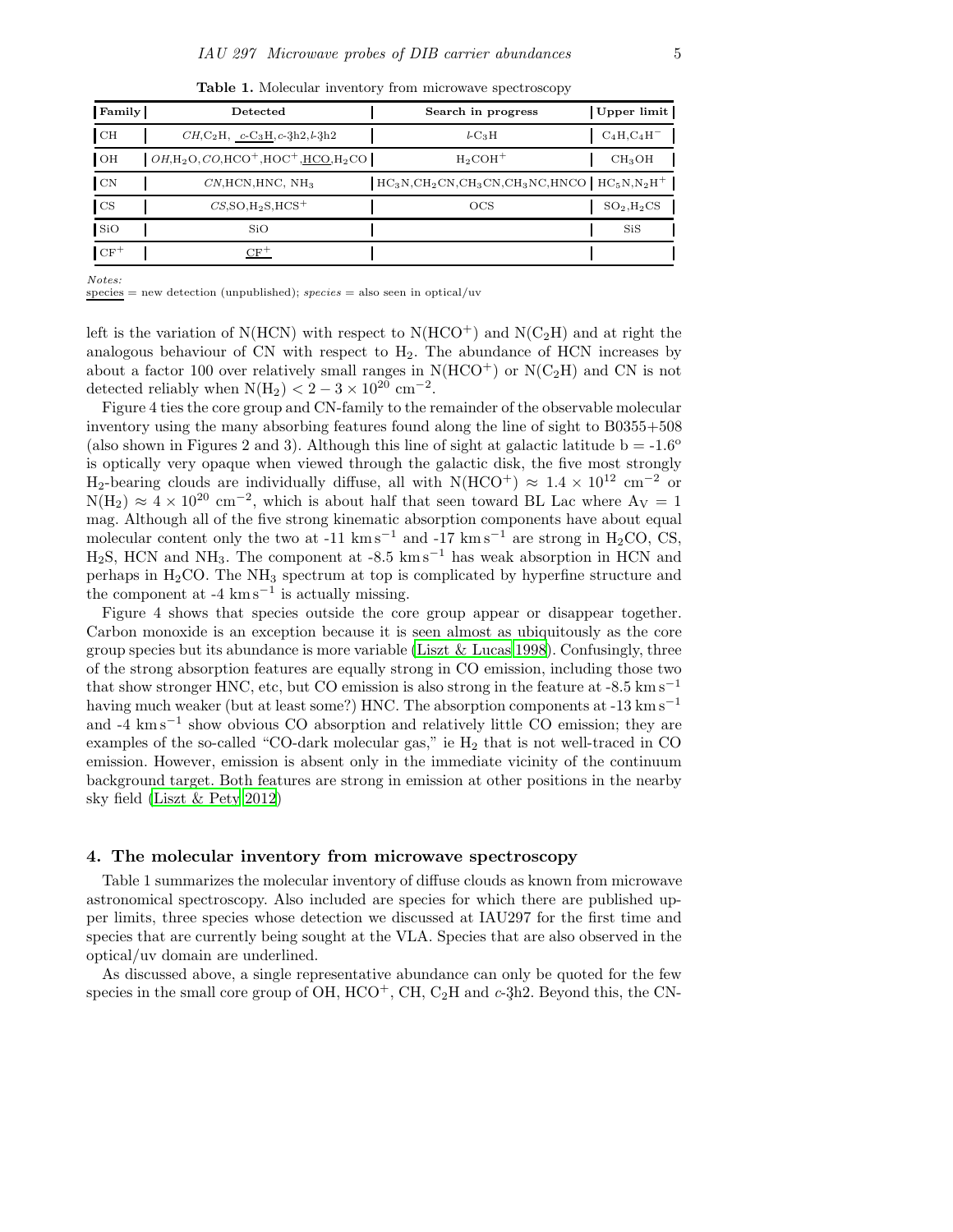family, CS,  $H_2CO$  and  $NH_3$  have been shown to have widely-varying abundances and much smaller abundances at smaller  $A_V$ ,  $N(HCO^+)$  and  $N(H_2)$  (Figures 3 and 4). Yet other species were observed too marginally or in too-limited a fashion to make statements about their systematics. There is some evidence that  $l\text{-}C_3H$  is also in the core group.

The table in Figure 5 shows comparisons of molecular abundances across various chemical families at high and moderate extinction, the former represented by molecular emission measurements toward the cyanopolyyne peak in the dark cloud TMC-1 at  $A_V =$ 10 mag [Ohishi et al. \(1992\)](#page-6-17); [Smith et al. \(2004\)](#page-7-5) and the latter by our measurements toward BL Lac at  $A_V = 1$  mag. The abundances toward TMC-1 are subject to various uncertainties and only differences of a factor two or more between TMC-1 and BL Lac can be reliably said to be significant. The fractional abundances of the fiducial species toward BL Lac were set by taking their ratios with respect to  $HCO^+$ , with  $X(HCO^+)$  $= 3 \times 10^{-9}$ .

In arranging this table the fiducial species were chosen as those that are the most abundant in TMC-1, ie OH,  $C_2H$ , CN and CS. Given the differences in physical conditions and chemistry in these two regimes it was hardly to be expected that the two sightlines would show any similarities at all but in fact the differences are mostly in the details. The fiducial species and the core group species have nearly the same relative abundances in both the dark and diffuse domains. We note that:

 $Hydroxyl$ . OH and  $HCO<sup>+</sup>$  have comparable relative abundances in both regimes. The diffuse gas has ten times more HCO and sixteen times less  $H_2CO$ . The fractional abundance of  $CH<sub>3</sub>OH$  in TMC-1 is well below the reach of the existing upper limit toward BL Lac. The actual degree of molecular complexity in the diffuse gas remains to be seen.

 $Hydrocarbons. X(CH)/X(C<sub>2</sub>H) \approx 1/3$  toward TMC-1, making the hydrocarbons somewhat exceptional because the most abundant species is polyatomic. Within the range traced it is only marginally clear that the degree of molecular complexity is less in the diffuse gas. The abundance of  $l$ -C<sub>3</sub>H should be known soon. A better limit on C<sub>4</sub>H is needed.

 $Cyanogen.$  Toward TMC-1, CN, HCN, HNC and  $NH<sub>3</sub>$  all have comparable abundances and that of  $HC_5N$  is ten times smaller. In the diffuse gas, CN is about ten times more abundant than HCN or NH<sub>3</sub> and  $X(CN)/X(HC_5N) = 1/200$ . The small HNC/HCN ratio toward BL Lac is typical of warmer gas. The degree of molecular complexity is definitely lower toward BL Lac.

Sulfur. The diffuse gas has three times less CS but rather more SO and  $H_2S$ .

#### 5. What does all this mean for the carriers of the DIBS?

If nothing else, microwave spectroscopy can directly provide measured interstellar abundances for specifically-targeted polar molecules that are proposed as DIB carrier candidates, extending far beyond the small set of species that is observable in optical spectroscopy. This was recently done for  $\ell_3 h2$  and observations will soon be taken in a search for  $CH<sub>2</sub>CN$ , whose cm-wave spectrum is well-known, in order to limit the abundance of the anion DIB-carrier candidate  $\text{CH}_2\text{CN}^-$  [\(Cordiner & Sarre 2007\)](#page-6-18) whose microwave spectrum is not yet published. Other examples will certainly follow.

Beyond this, Table 1 notes yet other molecular species, not necessarily putative DIBcarriers, that are being specifically targeted in contemporaneous VLA observations in order to enhance our reconnaissance of the molecular inventory. The hope is, that with increasing sensitivity and completeness it will be possible to draw more general conclusions. When the overall run of molecular abundances is known, and the realizable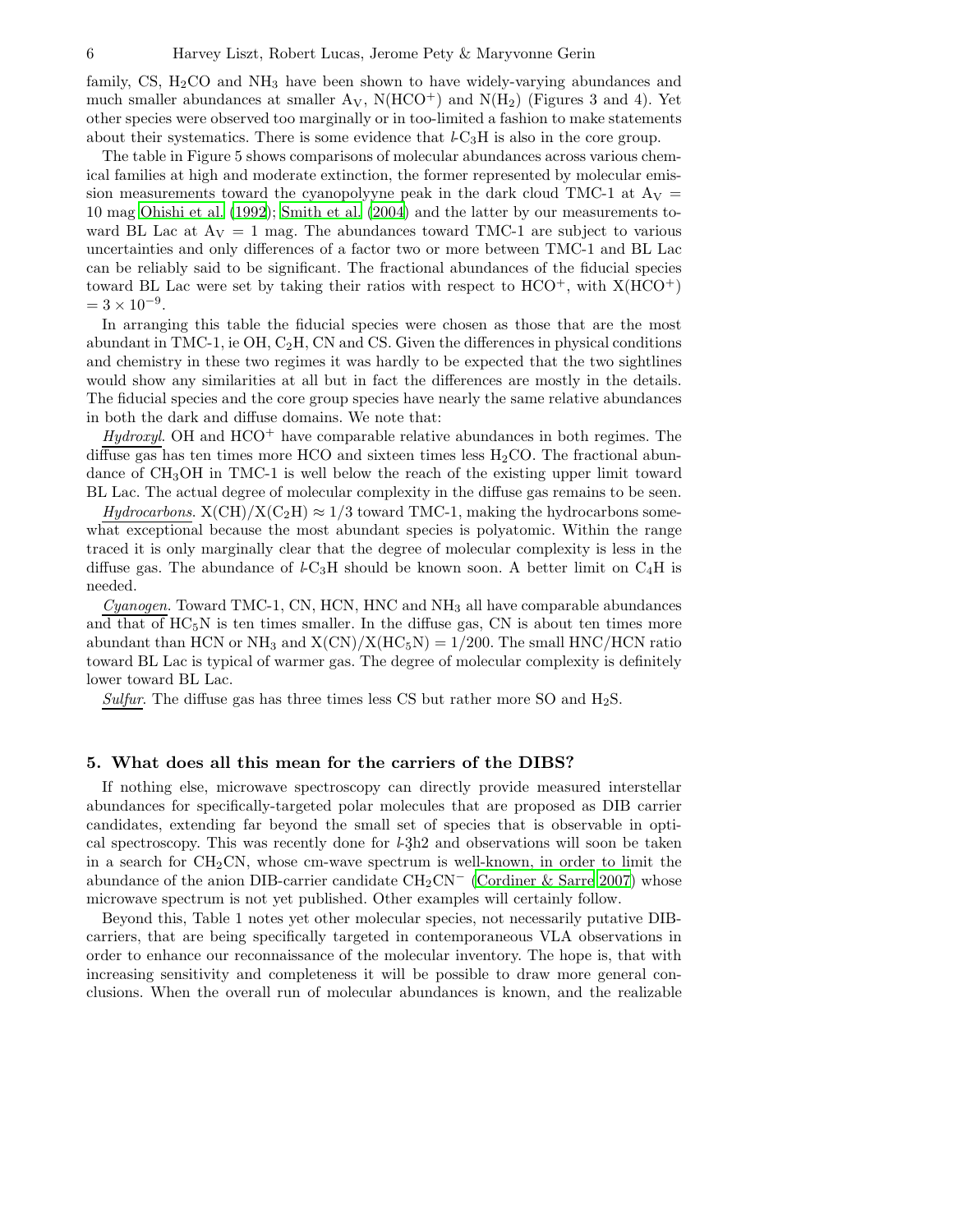abundances of DIB-carrier candidates are more tightly constrained, constraints on the line strength are implied, with consequences for the internal structure of putative carriers.

Wider searches for new molecular species in diffuse molecular gas are proliferating independent of considerations of the DIBS. One example is the recent 84-115 GHz spectral sweep from which Figure 1 and the three new detections reported here  $(HCO, c-C<sub>3</sub>H)$  and  $CF^+$ ) were drawn; upper limits on the abundances of other species whose lower-lying transitions fall in the 3mm band will follow from this sweep once some remaining lowlevel instrumental artifacts are removed. Projects such as the PRIMOS cm-wave spectral sweep of dense-gas emission toward Sgr B2 at the GBT [\(Zaleski et al. 2013\)](#page-7-6) also observe absorption from intervening diffuse clouds, albeit in the central regions of the Galaxy.

Finally we note that the present chasm between microwave and optical spectroscopy of diffuse clouds, and any possible doubts about the relevance of microwave spectroscopy to the question of the DIBS, will disappear when large optical telesopes take spectra of the brighter radio-loud blazars such as BL Lac. Indeed it was hoped to present such spectra at this meeting, but BL Lac faded below 16th magnitude in the visible before the observations could be undertaken during the past observing season. Our hopes for this project, however, remain bright.

# Acknowledgements

This work was funded in part by grant ANR-09-BLAN-0231-01 from the French Agence Nationale de la Recherche as part of the SCHISM project[\(http://schism.ens.fr/\)](http://schism.ens.fr/).

# References

- <span id="page-6-18"></span>Cordiner, M. A. & Sarre, P. J. 2007, Astronomy & Astrophysics, 472, 537
- <span id="page-6-19"></span>Federman, S. R., Strom, C. J., Lambert, D. L., Cardelli, J. A., Smith, V. V., & Joseph, C. L. 1994, Astrophysical Journal, 424, 772
- <span id="page-6-13"></span>Gerin, M., Kaźmierczak, M., Jastrzebska, M., Falgarone, E., Hily-Blant, P., Godard, B., & de Luca, M. 2011, Astronomy & Astrophysics, 525, A116
- <span id="page-6-10"></span>Indriolo, N., Neufeld, D. A., Gerin, M., Geballe, T. R., Black, J. H., Menten, K. M., & Goicoechea, J. R. 2012, Astrophysical Journal, 758, 83
- <span id="page-6-14"></span>Liszt, H. & Lucas, R. 2001, Astronomy & Astrophysics, 370, 576
- <span id="page-6-6"></span>Liszt, H., Lucas, R., & Pety, J. 2006, Astronomy & Astrophysics, 448, 253
- <span id="page-6-1"></span>Liszt, H., Sonnentrucker, P., Cordiner, M., & Gerin, M. 2012, Astrophysical Journal Letters, 753, L28
- <span id="page-6-4"></span>Liszt, H. S. 2012, Astronomy & Astrophysics, 538, A27
- <span id="page-6-5"></span>Liszt, H. S. & Lucas, R. 1996, Astronomy & Astrophysics, 314, 917
- <span id="page-6-15"></span> $-$ . 1998, Astronomy & Astrophysics, 339, 561
- <span id="page-6-16"></span>Liszt, H. S. & Pety, J. 2012, Astronomy & Astrophysics, 541, A58
- <span id="page-6-11"></span>Liszt, H. S., Pety, J., & Lucas, R. 2010, Astronomy & Astrophysics, 518, A45
- <span id="page-6-3"></span>Lucas, R. & Liszt, H. S. 1996, Astronomy & Astrophysics, 307, 237
- <span id="page-6-12"></span> $-$ . 2000a, Astronomy & Astrophysics, 358, 1069
- <span id="page-6-8"></span> $-$ . 2000b, Astronomy & Astrophysics, 355, 327
- <span id="page-6-9"></span>Maier, J. P., Chakrabarty, S., Mazzotti, F. J., Rice, C. A., Dietsche, R., Walker, G. A. H., & Bohlender, D. A. 2011a, Astrophysical Journal Letters, 729, L20
- <span id="page-6-2"></span>Maier, J. P., Walker, G. A. H., Bohlender, D. A., Mazzotti, F. J., Raghunandan, R., Fulara, J., Garkusha, I., & Nagy, A. 2011b, Astrophysical Journal, 726, 41
- <span id="page-6-17"></span>Ohishi, M., Irvine, W., & Kaifu, N. 1992, in Astrochemistry of cosmic phenomena: proceedings of the 150th Symposium of the International Astronomical Union, held at Campos do Jordao, Sao Paulo, Brazil, August 5-9, 1991. Dordrecht: Kluwer, ed. P. D. Singh, 171–172
- <span id="page-6-0"></span>Savage, B. D., Drake, J. F., Budich, W., & Bohlin, R. C. 1977, Astrophysical Journal, 216, 291
- <span id="page-6-7"></span>Schlegel, D. J., Finkbeiner, D. P., & Davis, M. 1998, Astrophysical Journal, 500, 525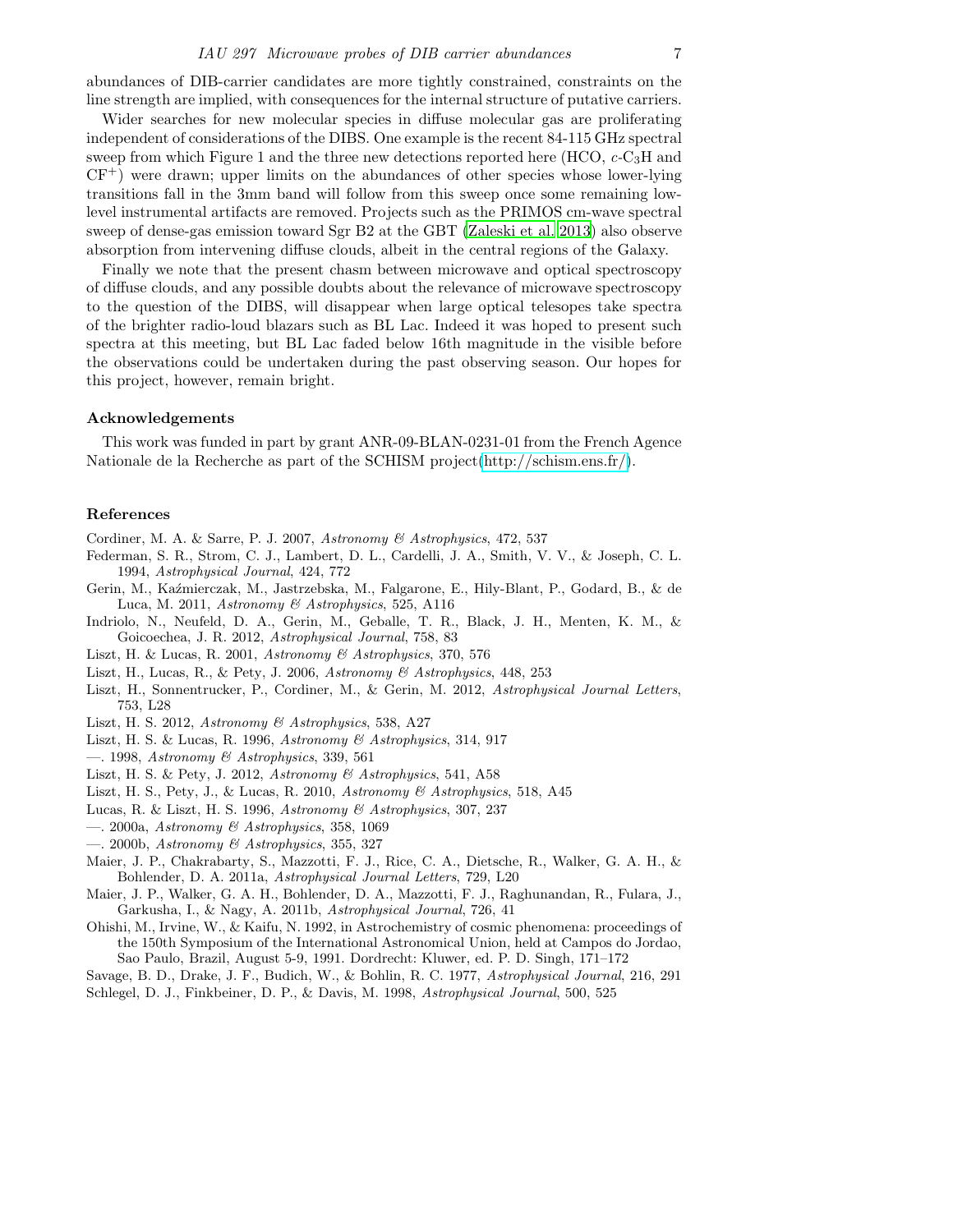- <span id="page-7-7"></span>Sheffer, Y., Rogers, M., Federman, S. R., Abel, N. P., Gredel, R., Lambert, D. L., & Shaw, G. 2008, Astrophysical Journal, 687, 1075
- <span id="page-7-5"></span>Smith, I. W. M., Herbst, E., & Chang, Q. 2004, Monthly Notices of the RAS, 350, 323
- <span id="page-7-0"></span>Snow, T. P. & McCall, B. J. 2006, Annual Review of Astronomy & Astrophysics, 44, 367
- <span id="page-7-8"></span>Sonnentrucker, P., Welty, D. E., Thorburn, J. A., & York, D. G. 2007, Astrophysical Journal Supplement Series, 168, 58
- <span id="page-7-1"></span>Tielens, A. G. G. M. 2010, The Physics and Chemistry of the Interstellar Medium (Cambridge University Press)
- <span id="page-7-9"></span>Turner, B. E., Herbst, E., & Terzieva, R. 2000, Astrophysical Journal Supplement Series, 126, 427
- <span id="page-7-4"></span>Weselak, T., Galazutdinov, G. A., Beletsky, Y., & Krelowski, J. 2010, Monthly Notices of the RAS, 402, 1991
- <span id="page-7-3"></span>Wilson, T. L., Rohlfs, K., & Hüttemeister, S. 2009, Tools of Radio Astronomy (Springer-Verlag)
- <span id="page-7-2"></span>Yamada, K. M. T. & Winnewisser, G. 2011, Interstellar Molecules, Springer Tracts in Modern Physics, 241
- <span id="page-7-6"></span>Zaleski, D. P., Seifert, N. A., Steber, A. L., Muckle, M. T., Loomis, R. A., Corby, J. F., Martinez, Jr., O., Crabtree, K. N., Jewell, P. R., Hollis, J. M., Lovas, F. J., Vasquez, D., Nyiramahirwe, J., Sciortino, N., Johnson, K., McCarthy, M. C., Remijan, A. J., & Pate, B. H. 2013, Astrophysical Journal Letters, 765, L10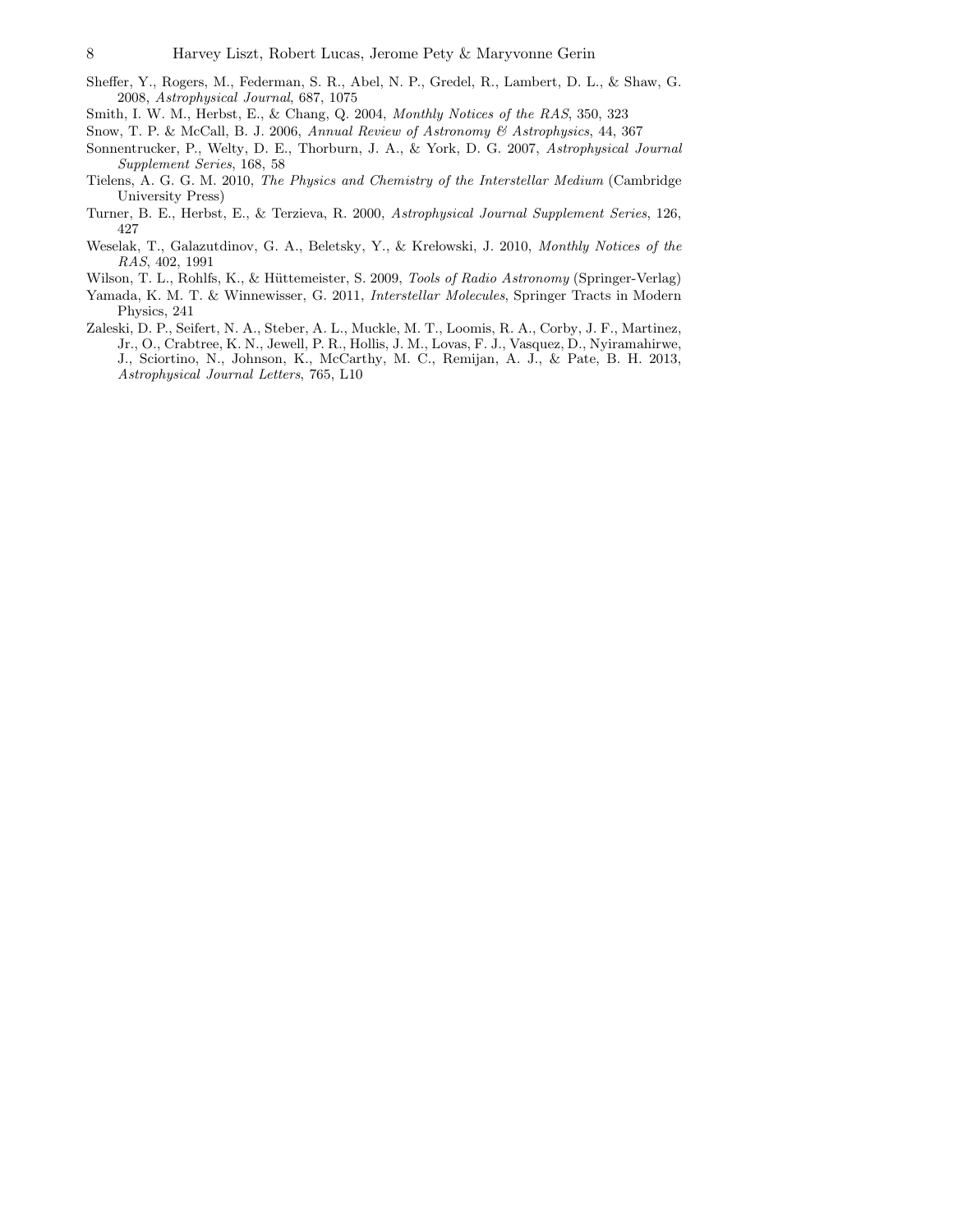

Figure 1. MM-wave galactic absorption spectra toward two blazars, excerpted from a 85-115 GHz spectral sweep using the EMIR receiver at the IRAM 30m telescope. The spectral resolution is 195 kHz.



Figure 2. 19 GHz VLA absorption spectra of linear-para and ortho-cyclic 3h2 toward four blazars, from [Liszt et al. \(2012\)](#page-6-1)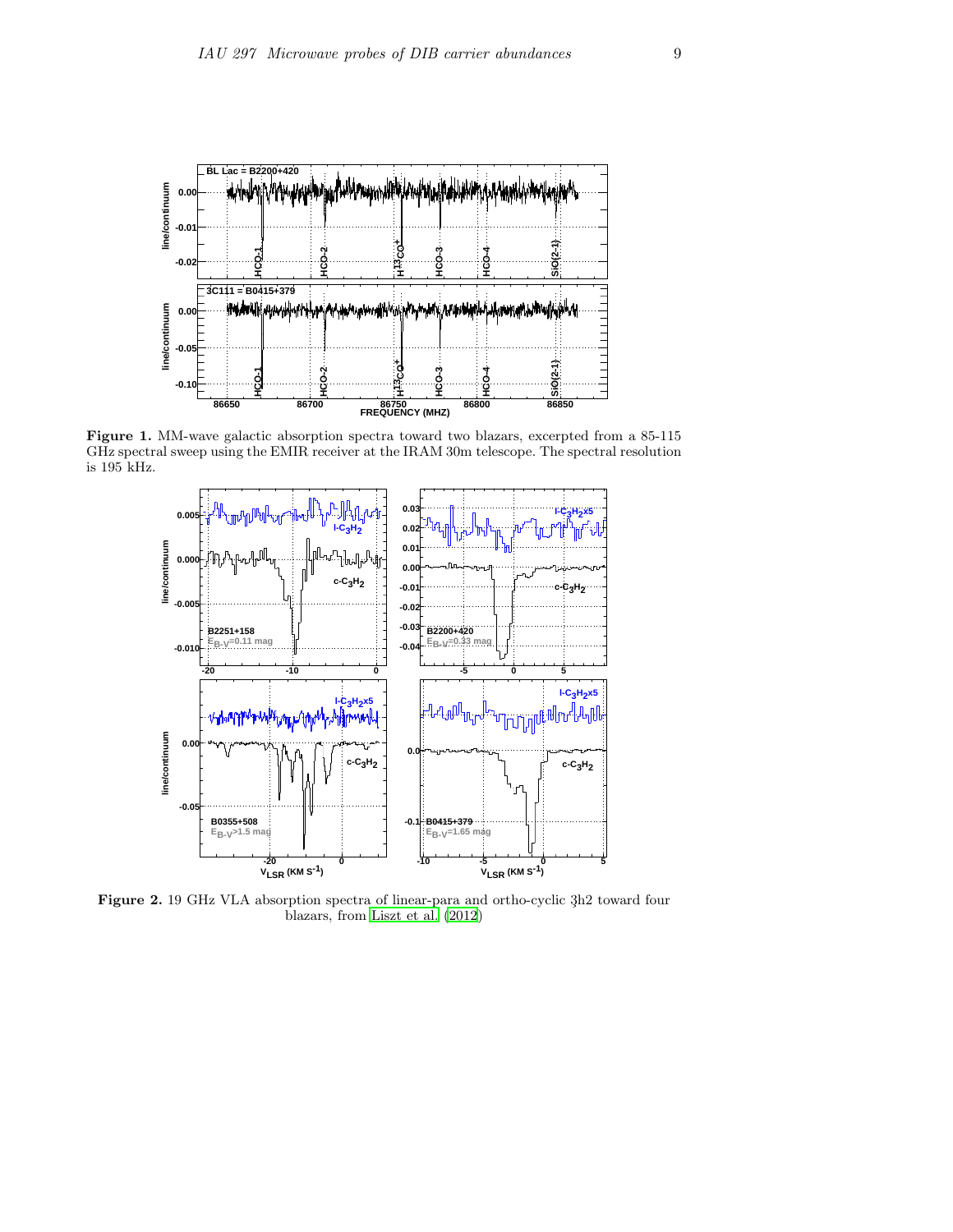

Figure 3. Left: HCN column density variations determined at radio frequencies with respect to  $\text{HCO}^+$  and  $\text{C}_2\text{H}$  [\(Liszt & Lucas 2001\)](#page-6-14) . Right: Variation of N(CN) with N(H<sub>2</sub>) from optical/uv spectra [\(Federman et al. 1994;](#page-6-19) [Sheffer et al. 2008;](#page-7-7) [Sonnentrucker et al. 2007](#page-7-8)).



Figure 4. Absorption spectra toward B0355+508 (see also Figure 2), vertically offset and scaled as noted to fill more of the display. Shown as a faint cyan overlay just above the CO absorption spectrum is the CO  $J=1-0$  emission profile seen in this direction at 1' spatial resolution; the peak brightness is 3 K.